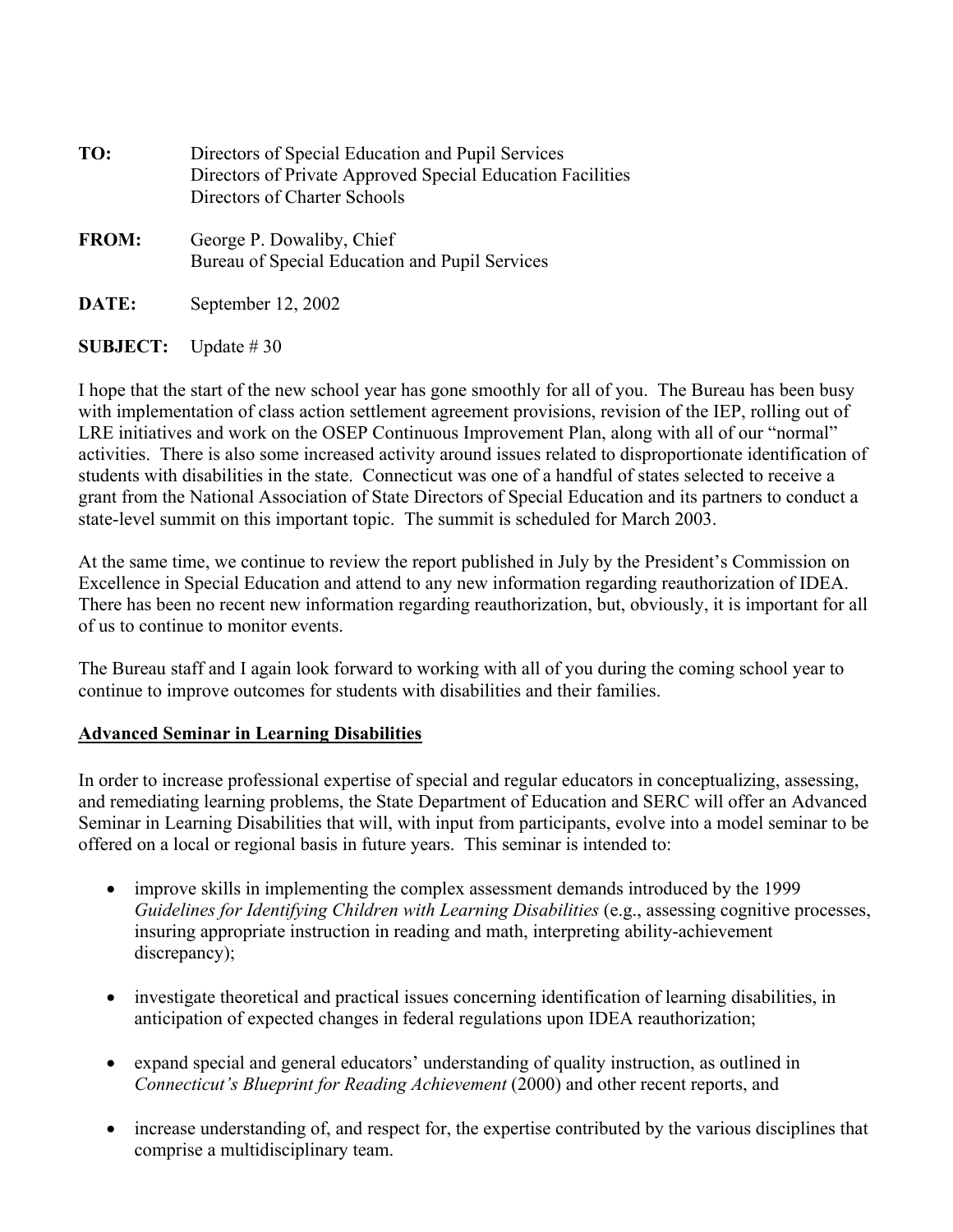Please note that the school district's support of applicants' participation is essential, since (1) the seminar will meet in part during school hours, and (2) participants in this seminar may be invited to serve as facilitators of similar seminars next school year. Additional information is provided in the enclosed announcement.

Please provide names and addresses of nominees, and direct any questions, to Bob Lichtenstein at 860- 807-2042 / bob.lichtenstein@po.state.ct.us or Donna Merritt at 860-632-1485, ext. 337 / merritt@ctserc.org .

#### **Orientation Programs for Student Support Services**

(*See enclosures: agendas and applications)* 

The Connecticut State Department of Education, in collaboration with the Special Education Resource Center (SERC), EASTCONN and state professional associations, is offering orientation programs for support services personnel. These programs, designed for professionals who are in their first year of practice in the state, cover essential material relating to roles and functions, laws, policies, guidelines, and best practice.

A listing of programs, with dates and locations, is provided below. Program descriptions and application forms are enclosed. All programs are full day sessions, with the exception of the two-day orientation for school nurses.

The Multidisciplinary Orientation on October  $15<sup>th</sup>$  is open to professionals in all support services areas. It should be particularly valuable to individuals who have not had an internship experience or previously worked in Connecticut schools.

Application materials and tentative agendas for each of the orientation sessions are enclosed. Applicants will receive confirmation and additional instructions by mail. A mailing with information about the School Nursing Orientation has already been sent to school district nursing supervisors. If you need to obtain a brochure, please contact the EASTCONN Conference Office at 860-455-0707.

Please make this information available without delay to appropriate staff. If sessions are overenrolled, priority will be based on the date that the application is received. Interns will be admitted if space is available.

I hope you will encourage and facilitate the attendance of your staff members at these orientation sessions.

| Date                                         | Topic                                                                          | Location               |
|----------------------------------------------|--------------------------------------------------------------------------------|------------------------|
| Friday, October 15                           | Multidisciplinary Orientation                                                  | Ramada Inn, Plainville |
| Thursday, October 3<br>Wednesday, December 4 | Orientation for School Nurses, Part 1<br>Orientation for School Nurses, Part 2 | Rensselaer, Hartford   |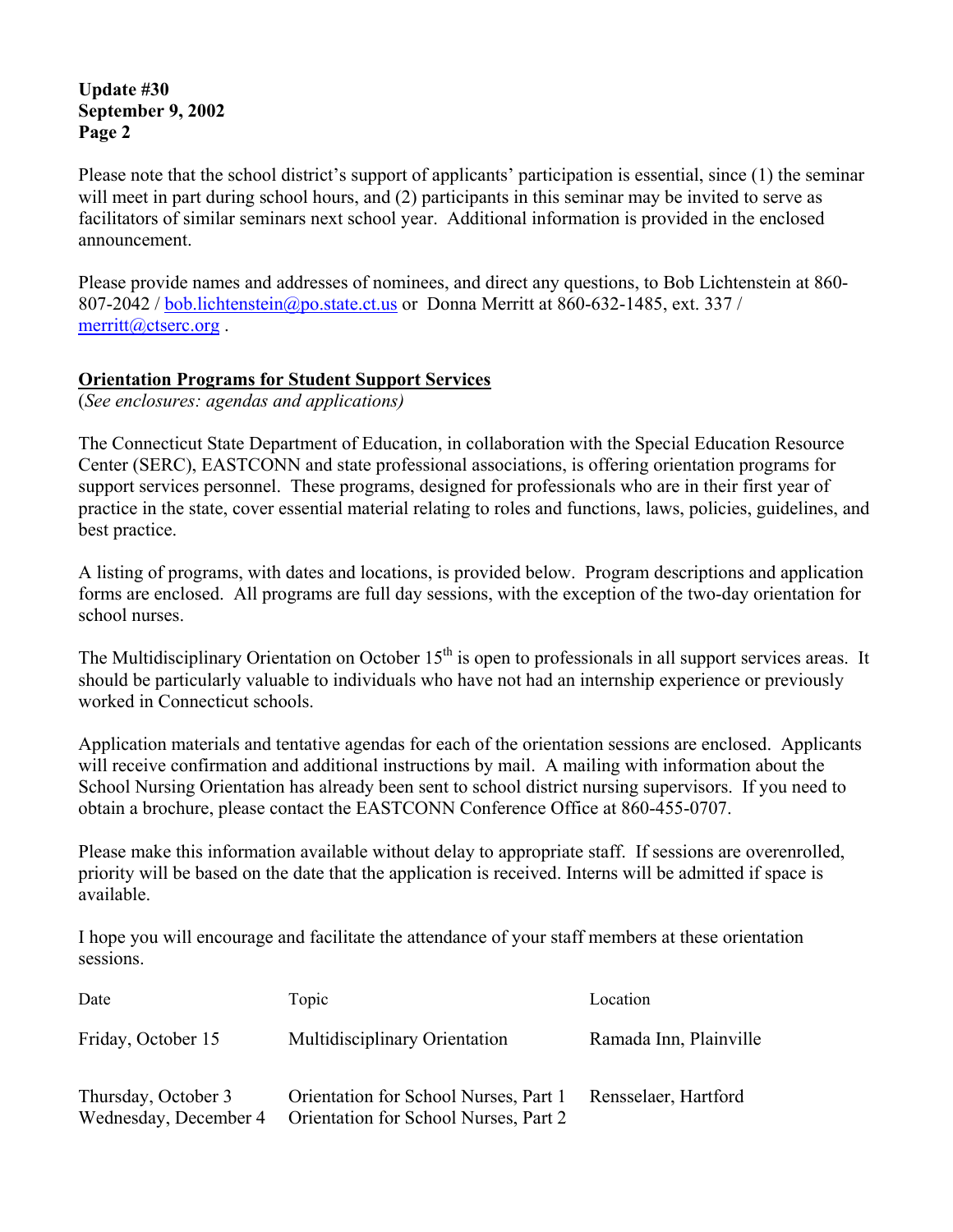Wednesday, October 30 Orientation for School Psychologists ACES, Hamden Wednesday, November 20 Orientation for School Social Workers ACES, Hamden

#### **DSAPs Available for SLPs**

The Bureau of Certification and Professional Development has recently begun to grant durational shortage area permits (DSAPs) to eligible SLPs. Candidates with a license from the Department of Public Health (DPH), or who have had their Supervised Professional Year program approved by the DPH, but who do not meet all the regular certification requirements, **may** be eligible for a DSAP. Other requirements for DSAPs remain in place – e.g., the certification of a shortage of certified persons by your district's Board of Education and the written request for the issuance of the permit. If a candidate with these qualifications presents to you for employment consideration, contact the Bureau of Certification and Professional Development to inquire about the specific requirements for your candidate and the procedures to follow.

#### **CAPT Science Tests**

The Individuals with Disabilities Education Act (IDEA), requires that states make available alternate assessments for those special education students who are unable to take the standard grade level statewide test, even with accommodations. This legislation further requires that alternate assessments tap the same domains as the standard test. To that end, CSDE is in the process of developing an out-of-level science test for those grade ten special education students who are unable to take the standard science test. The CAPT out-of-level science test will consist of a hands-on performance task and multiple-choice written test. The test will focus on concepts and skills appropriate for students at the end of grade four. Additionally, a science scale is being added to the CMT/CAPT Skills Checklist for the grade ten special education students who participate in a functional curriculum and who are assessed in the areas of communication and quantitative skills using the Checklist.

The Skills Checklist science scale was piloted in June, while the out-of-level science test will be piloted in the fall during the CMT administration. Both science tests will be administered for the first time with the spring 2003 CAPT administration. Special education administrators should alert Planning and Placement Teams so that they can be documenting their decisions relative to science test participation in the annual reviews being held for their special education students.

If there are questions about the new science tests, please call Jeff Greig (860-713-6854) or Susan Kennedy (860-713-6855).

#### **Secondary Transition Contact Personnel**

*(See enclosure: contact personnel)* 

Enclosed is a form requesting the name, address, telephone number and email address of the staff member in your district, **most directly responsible** for transition planning at the secondary level. This may be your Transition Coordinator, Work-Study Coordinator, classroom teacher, or guidance counselor. Please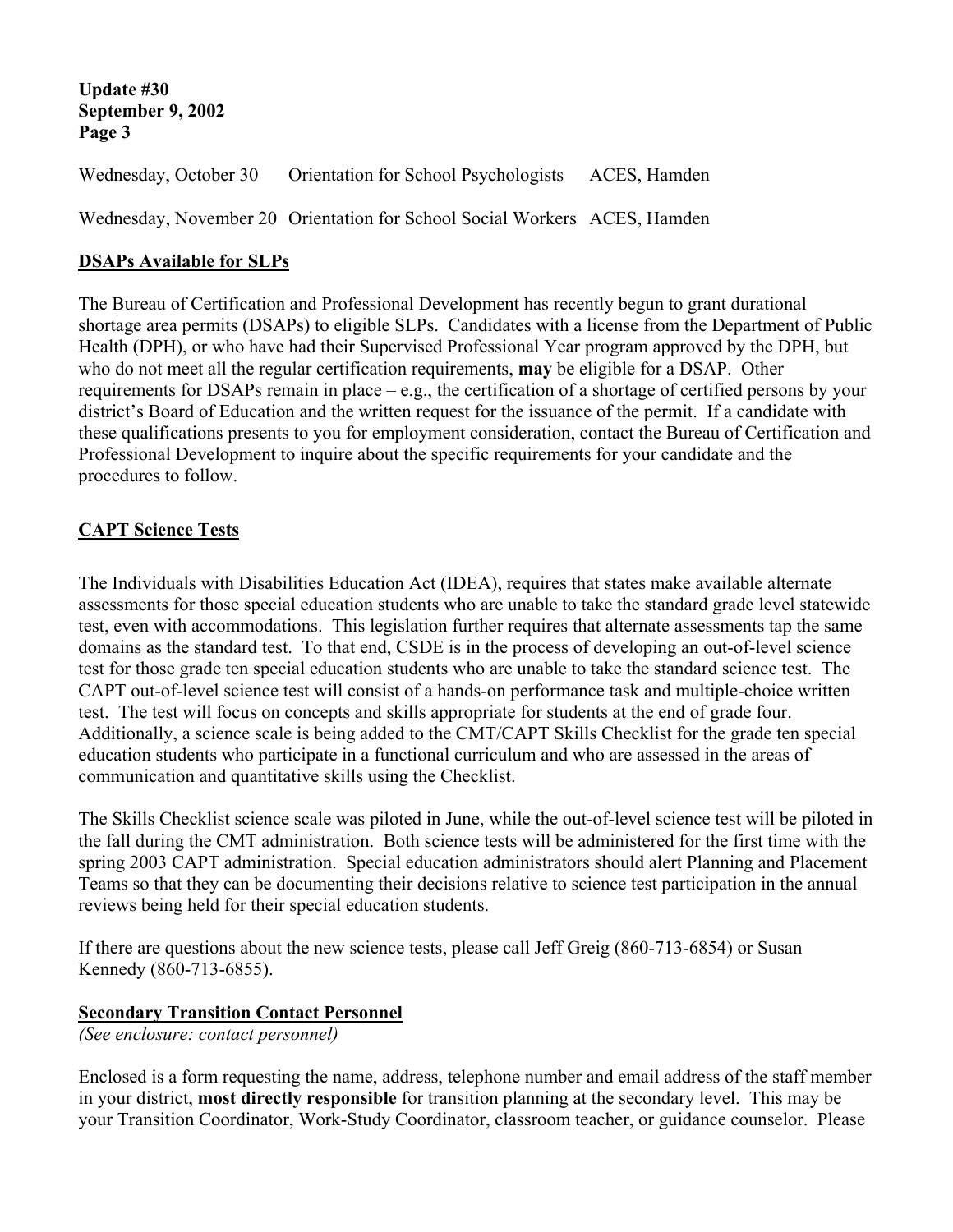do not include your name, as Special Education Directors will always receive copies of any announcements or materials that are disseminated related to transition planning.

#### **Directory Information – E-Mail Addresses**

*(See Enclosure: Directory Information of Directors of Special Education)* 

The Bureau of Special Education and Pupil Services has compiled a list of all FY 2002-03 Directors of Special Education, their address, telephone, fax and if available, e-mail address. The information was compiled from the Department's Directory, the IDEA grants submitted by school districts and via other sources. Enclosed, please find that completed list.

At this juncture the Department is asking that you:

- **1. Review the information** that we have identified which includes the name of the current school district's Director of Special Education, the address, telephone number, fax number, and e-mail
- **2. Provide needed corrections and/or provide any missing information** by mail, fax, telephone or e-mail to:

Barbara Szymanski State Department of Education 25 Industrial Park Road Middletown, CT 06457 (860) 807-2060 (860) 807-2062 fax barbara.szymanski@po.state.ct.us

#### **OR**

**3. Confirm the information** by mail, fax, telephone or e-mail to the above.

The goal of the Bureau is to have up-to-date information and the e-mail address of all Directors of Special Education for FY 2002-03. This information will allow the Department to send out critical announcements and other information in a timely and expedient manner.

School districts are asked to confirm the information or make any necessary corrections **no later than September 23, 2002**. You assistance and response will be greatly appreciated.

#### **LRE For Children Ages 3-5 with Disabilities**

*(See Enclosure: School Readiness Alert)* 

The Bureaus of Special Education and Pupil Services and Early Childhood Education and Social Services are continuing to reinforce and support the IDEA requirement that eligible students with disabilities, ages 3-21, are entitled to an individualized education program (IEP) in the least restrictive environment (LRE). The IDEA '97 amendments clarified that the federal requirements apply to all eligible preschool children with disabilities who are entitled a free appropriate public education (FAPE) not solely the school-aged child with disabilities. There are a number of examples of meeting LRE as it applies to children with disabilities, 3- and 4-years of age. Such examples can include but are not limited to placing a child in a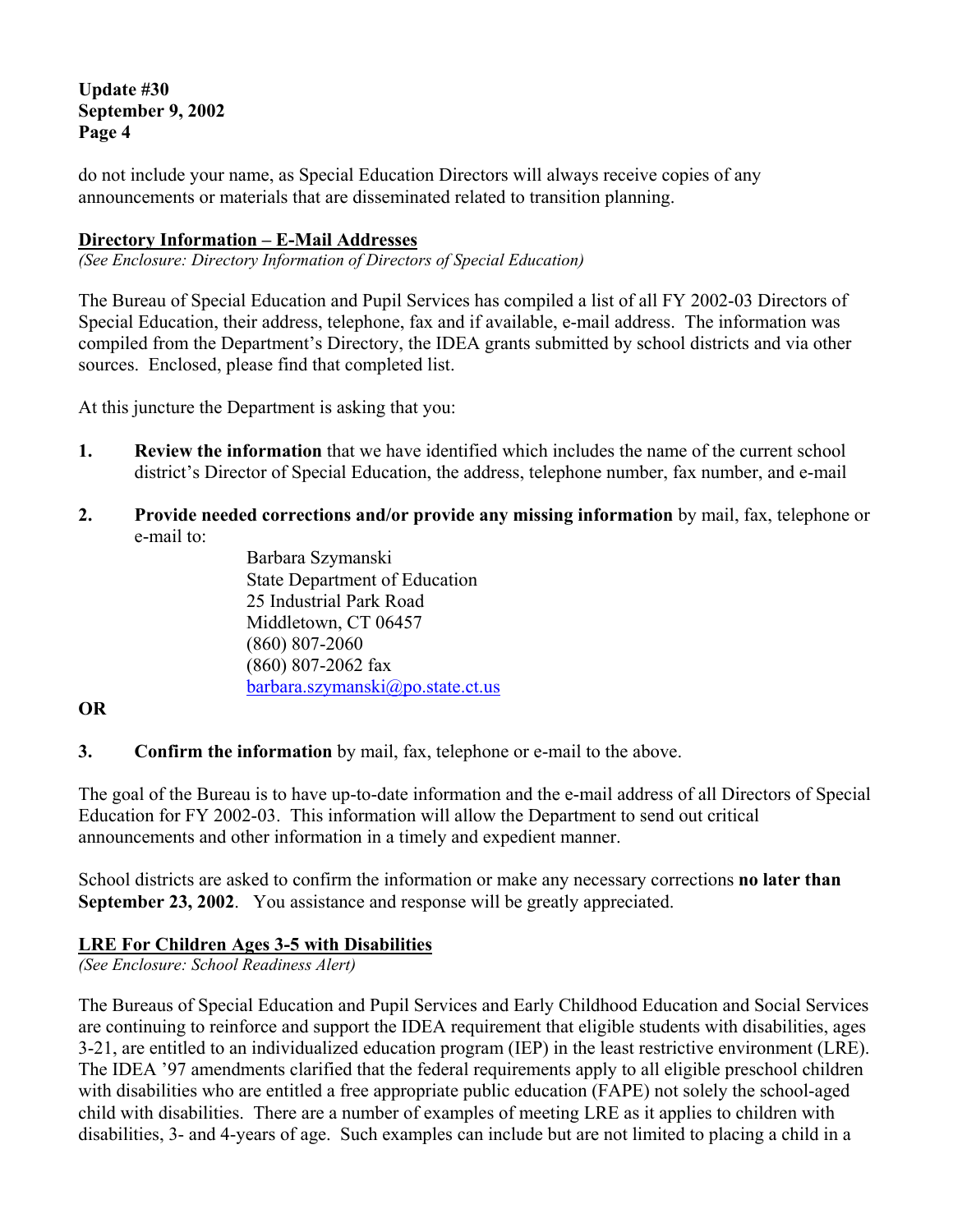public or private preschool program, placing classes for preschool children in school buildings, providing integrated (reverse mainstream) settings, and/or providing itinerant services to children at sites that children are attending, among other available alternative placements. The full continuum of alternative placements identified at 34 CFR 300.551, including integrated placement options, such as communitybased settings with typically developing age peers, must be available to preschool children with disabilities.

A number of school districts are currently utilizing a variety of public and private community-based preschool programs as settings where a child's IEP is implemented. Publicly funded programs have included Head Start and the State's School Readiness Program. Recently the Departments of Education and Social Services issued a **School Readiness Alert (**see enclosure). That **School Readiness Alert**  specifically addresses "*school readiness slots for children with an IEP*". The purpose of that Alert was to identify the state reimbursement for the utilization of a school readiness slot either as a full-time slot or as an extended day slot for a child with an IEP. Due to the fact that a school readiness program is state funded and has been established to reimburse programs for the utilization of individual slots, school districts cannot purchase those state-reimbursed spaces for children with IEP. This policy, however, should not prohibit nor limit any school district's efforts to establish relationships with community-based programs and to purchase spaces that are not reimbursed by public funds.

Questions can be directed to Maria Synodi, Coordinator for Preschool Special Education in the Bureau of Early Childhood Education and Social Services at (860) 807-2054 or via e-mail at maria.synodi@po.state.ct.us.

#### **Recruiting SLPs and Special Educators**

In the course of its study of personnel shortages in speech and language pathology and special education, a CSPD work group has uncovered some information that may be useful to your recruitment efforts.

- 1. The Bureau of Certification and Professional Development has recently begun to grant durational shortage area permits (DSAPs) to eligible SLPs. Candidates with a license from the Department of Public Health (DPH), or who have had their Supervised Professional Year program approved by the DPH, but who do not meet all the regular certification requirements, **may** be eligible for a DSAP. Other requirements for DSAPs remain in place  $-e.g.,$  the certification of a shortage of certified persons by your district's Board of Education and the written request for the issuance of the permit. If a candidate with these qualifications presents to you for employment consideration, contact the Bureau of Certification and Professional Development to inquire about the specific requirements for your candidate and the procedures to follow.
- 2. Title IIA of the reauthorized Elementary and Secondary Education Acr (No Child Left Behind) allows LEAs to use these grant funds for activities such as teacher recruitment and retention initiatives, signing bonuses and other financial incentives and pay differentiation initiatives. Commissioner Sergi provided this information to district superintendents in his Circular Letter C-26. Jim Dargati, the SDE consultant who oversees Title II programs, has informed us that "teacher" includes special education teachers. At this writing, we are trying to determine whether these funds can be used for SLPs. Connect with your Title II folks to see whether your district's application will include the use of funds for recruitment purposes.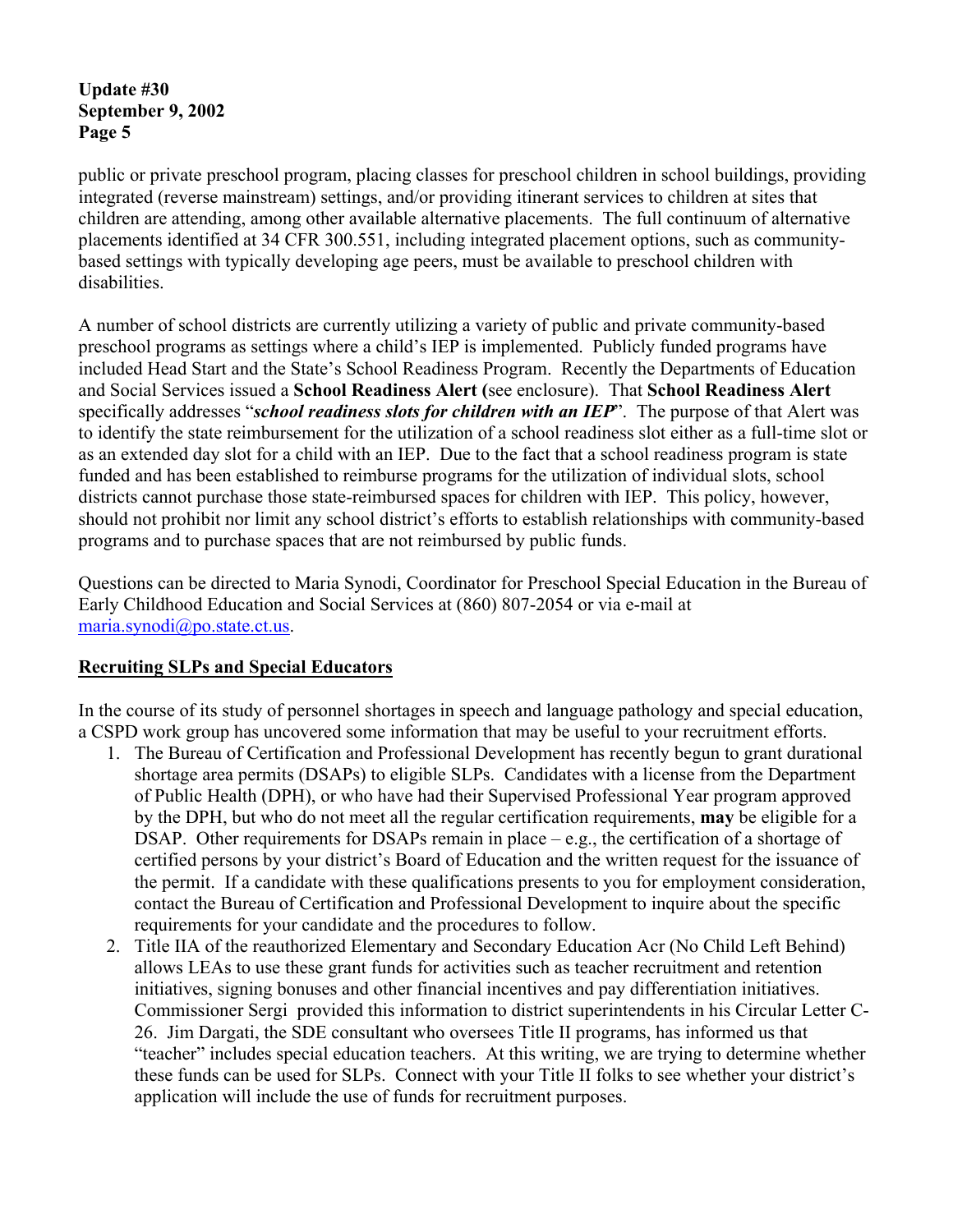#### **Public Act No. 02-138**

*(See enclosure: P.A. No. 02-138)* 

P.A. 02-138 - An Act Concerning Penalties for Sexual Assault of a Minor, Civil and Criminal Statutes of Limitations in Sexual Assault Cases, Reporting and Investigation of Child Abuse and Neglect, Disclosure of Records of Teacher Misconduct and Establishment of Sexual Offender Risk Assessment Boards. Risk Offender Boards, was approved May 23, 2002. P.A. 02-138 includes amended requirements and conditions regarding mandated reporters, information concerning certain timelines, and new language on disclosure of records. A copy of P.A. 02-138 is enclosed; please review P.A. 02-138 and the new language carefully, and share this information with all relevant staff. As a result of P.A. 02-128, local policies and procedures for reporting child abuse and neglect should be reviewed and, if necessary, amended.

#### **Autism Consortium Learning Opportunities**

(*See enclosure: Autism Consortium Learning Opportunities)*

The Special Education Resource Center and the State Department of Education want to highlight the Autism Consortium Learning Opportunity as you begin a new school year and make decisions concerning staff development options for school staff. The consortium partnerships have typically included four school district teams comprised of 8 team members. The target audience is: general and special educators, paraprofessionals, student support services, administrators and family members. Attached is the description of the 2002-2003 Autism consortium Learning Opportunities. These have been designed based upon school district needs and feedback. The learning opportunities include:

#### **1. Instructional Modification for Students with Autism Spectrum Disorders**

**2. Working with Middle and High School Students on the Autism Spectrum** 

If you have any questions concerning the specific topics and suitability for your district's school staff please call Roger D. Frant, CSDE at 860-807-2027 or David R. Cormier, SERC at 860-632-1485.

#### **Approved Private Special Education Programs**

Please be advised of the following information regarding private special education programs which have been approved by the Department.

The Children's Ctr. Comm. Schools: Community Youth House special education program has received initial SDE approval.

The following programs are no longer approved:

- 1. Children's Center Community Schools: Oasis
- 2. Haddam Hills Academy
- 3. Vitam Secure Treatment Unit Education Center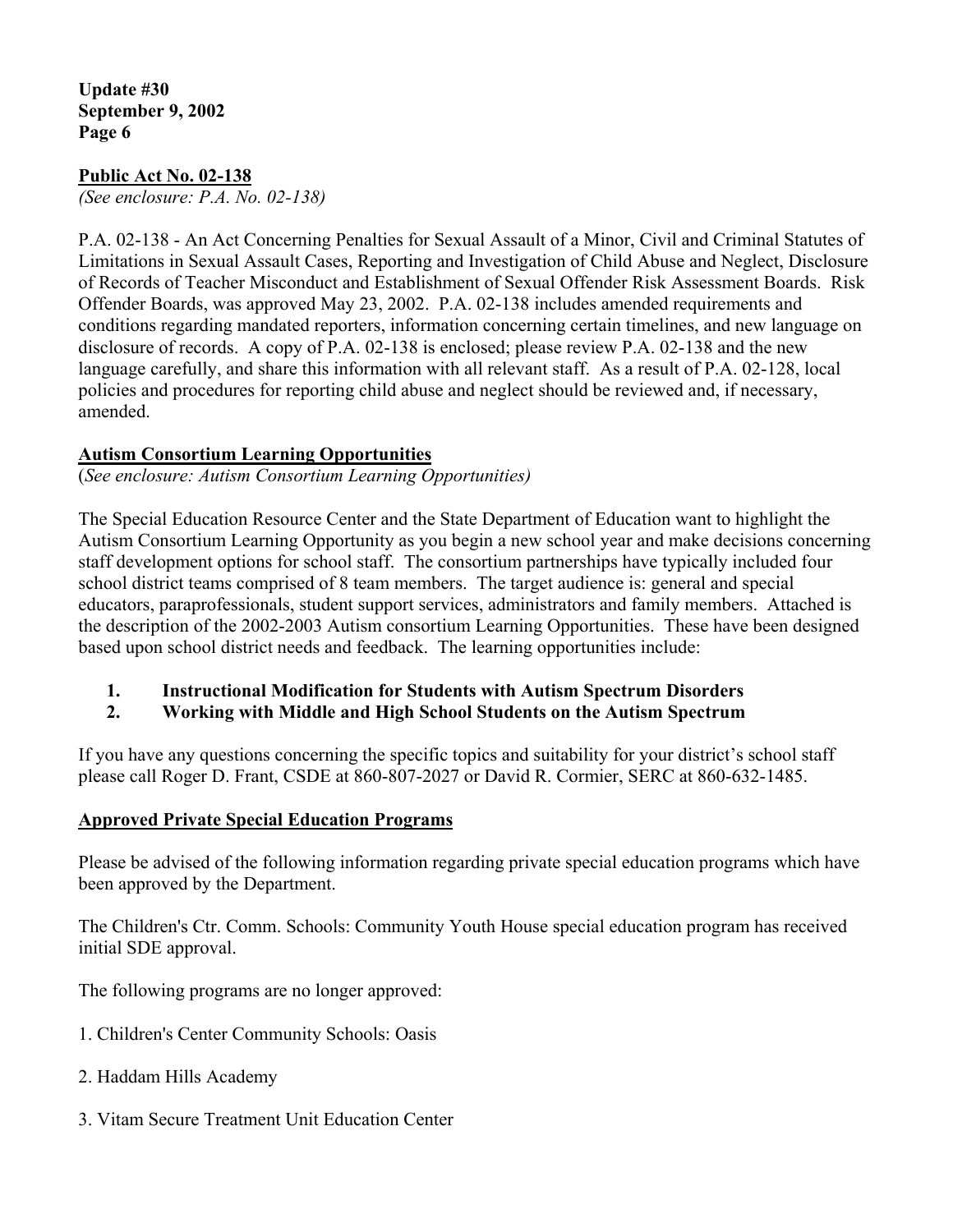4. Wilson School (operated by Vitam)

The following is meant to clarify information regarding the status of two agencies that operate multiple separately-approved programs:

A. The Children's Center Community Schools is NO LONGER APPROVED as a special education program. However, the Children's Center Community Schools agency does operate multiple programs, several of which are approved:

- 1. Children's Ctr. Comm. Schools: Community Youth House
- 2. Children's Ctr. Comm. Schools: JUST
- 3. Housatonic Children's Center
- 4. Stratford Children's Center New School

The Pathways program, located in East Haven, is not approved as a private special education program.

B. Saint Francis Care Behavioral Health Education Programs is NO LONGER APPROVED as a special education program. However, the Saint Francis Care agency does operate several approved programs:

1. Saint Francis Care Clinical Day School Programs (which has five sites: Portland Adolescent Clinical Day School, Portland Child Clinical Day School, Shoreline Clinical Day School, Thames Valley Clinical Day School, and Woodstock Clinical Day School)

2. Saint Francis Care Inpatient Program - Mt. Sinai Campus

3. Saint Francis Care Inpatient Program - Portland Campus

#### **The following programs are not approved at this time:**

- 1. Children's Center Community Schools: PRODIGY
- 2. Community Solutions, Inc. Norwalk Campus
- 3. Connecticut Center for Child Development (CCCD)
- 4. Hope Academy
- 5. St. Catherine Academy

The Directory of Approved Private Special Education Programs is updated twice each year. The most recent edition is available on the web at: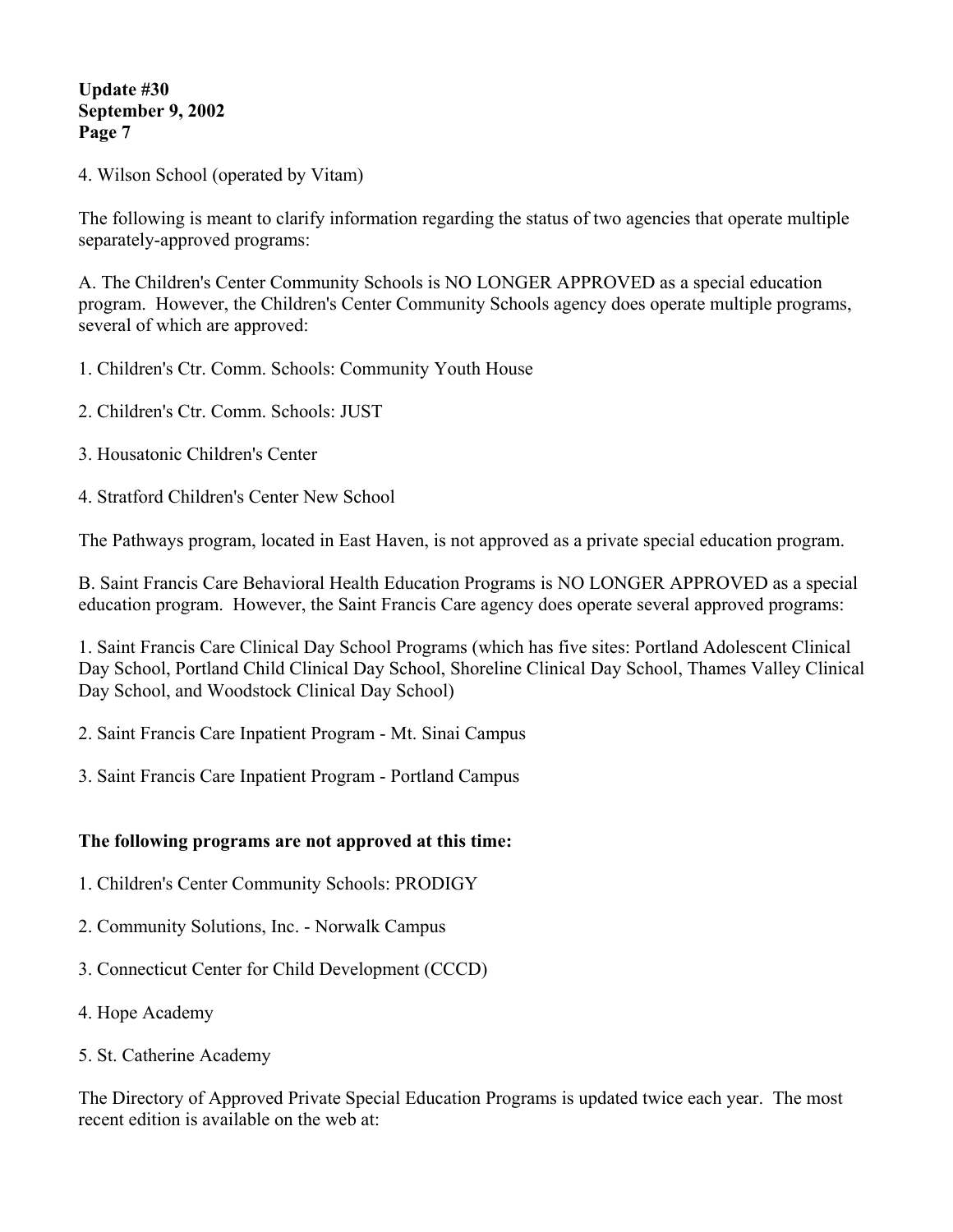*in Adobe format -* http://www.state.ct.us/sde/deps/special/DirPrivSpEdProg2002.pdf (and) *in MS Word format -* http://www.state.ct.us/sde/deps/special/DirPrivSpEdProg2002.doc

The index in this document (pages 3-5) has been designed to help identify a program to which someone is referring by a name other than the actual name of the program. The index lists each program by its official name and also lists: the agencies that operate the programs, residential programs with which certain special education programs are affiliated, and any "alternate" names for the programs of which the Bureau is aware. .

Please contact Art Carey at 860-807-2032 or art.carey@po.state.ct.us if you have any questions or concerns regarding private special education programs.

GPD:g Enclosures

cc: Theodore S. Sergi, Commissioner of Education George A. Coleman, Associate Commissioner of Education Edward Preneta, Council on Developmental Disabilities Bonnie Moran, Special Education Advisory Council Nancy Prescott, CT Advocacy Center Superintendents of Schools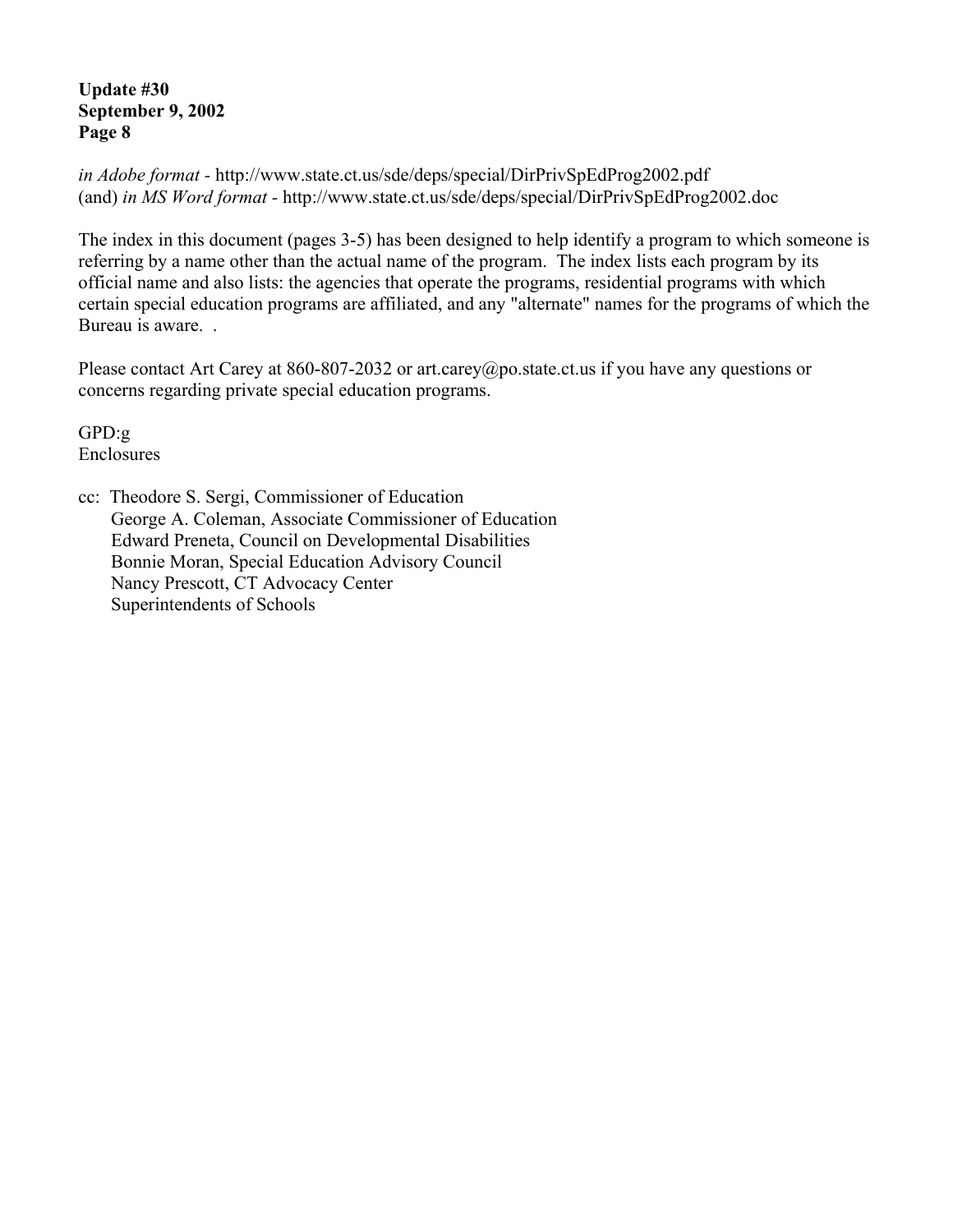## *Multidisciplinary Orientation to Providing Student Support Services in Connecticut Schools*

October 15, 2002 Ramada Plainville

| $8:00$ am - $8:30$ am                | <b>Registration and Coffee</b>      |
|--------------------------------------|-------------------------------------|
| $8:30$ am - $8:45$ am                | Welcome/Introductions               |
| $8:45$ am - $9:15$ am                | <b>Overview of Support Services</b> |
| $9:15$ am - 10:00 am                 | Discipline specific themes          |
| $10:00$ am - $10:15$ am              | <b>Break</b>                        |
| $10:15$ am $-11:00$ am               | Confidentiality and Record Keeping  |
| $11:00$ am - $12:00$ pm              | Abuse and Neglect                   |
| $12:00 \text{ pm} - 1:00 \text{ pm}$ | Lunch                               |
| $1:00 \text{ pm} - 2:45 \text{ pm}$  | The PPT Process                     |
| $2:45$ pm - $3:00$ pm                | Wrap-up and evaluations             |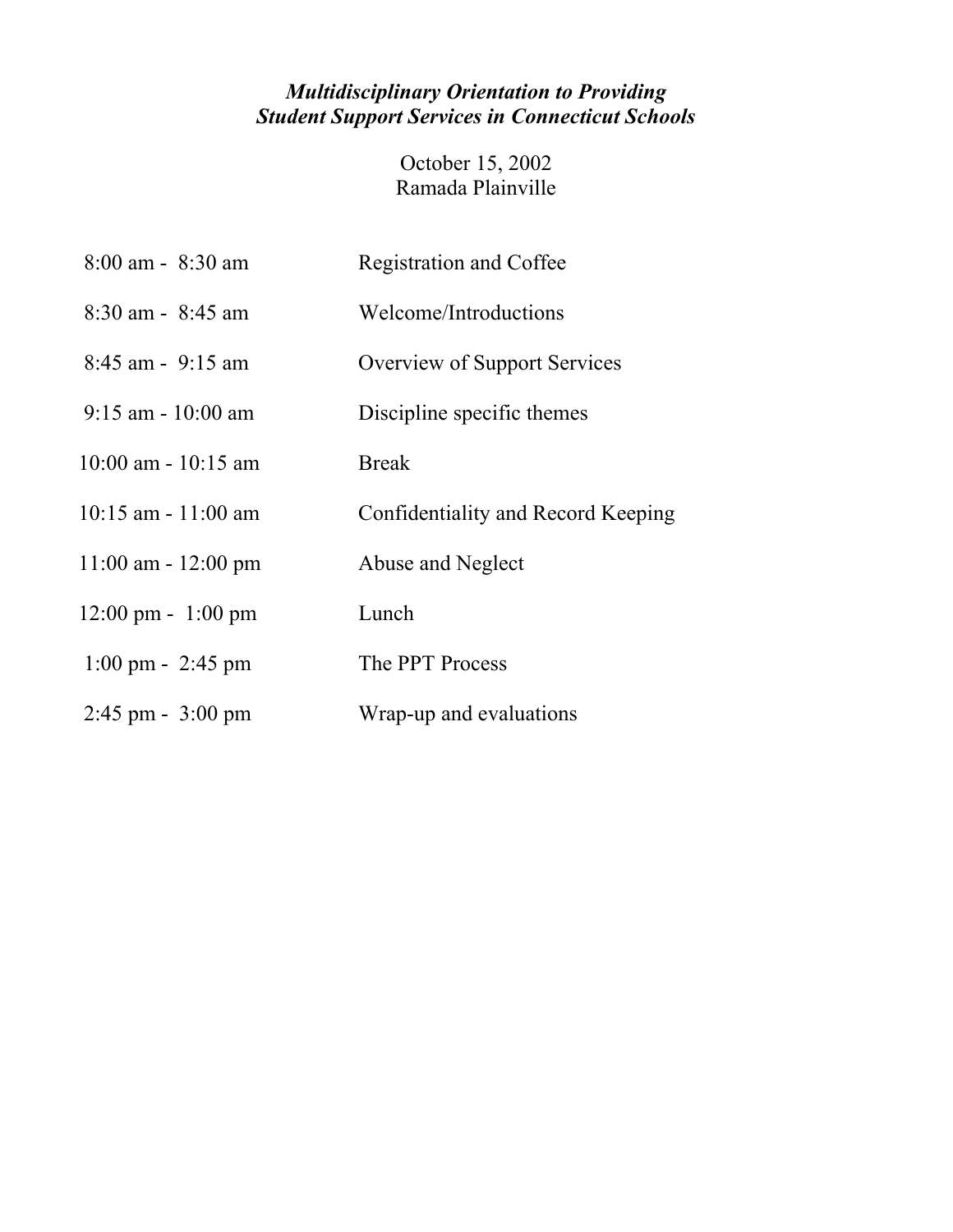#### *Registration Deadline: October 1, 2002*

#### *Please return registration form to: ISSS Initiative SERC 25 Industrial Park Road Middletown, CT 06457*

| APPLICATION FORM: Multidisciplinary Orientation to Providing<br>Print Clearly.)                               |                                                                                  | (03-23-017-ISSS)clw               | (Please |
|---------------------------------------------------------------------------------------------------------------|----------------------------------------------------------------------------------|-----------------------------------|---------|
| <b>Student Support Services in CT Schools</b>                                                                 |                                                                                  |                                   |         |
|                                                                                                               | District/Region_______________________                                           | Work Phone $($ $)$                |         |
|                                                                                                               | $S.S.$ # $\qquad \qquad$                                                         | Home Phone ( )                    |         |
| Home Address <b>Exercísion Exercísion Exercísion Exercísion</b>                                               |                                                                                  | Zip Code <u>Andrea Maria Code</u> |         |
|                                                                                                               | Crade Level ________________Email (Please Print.)_______________________________ |                                   |         |
| Release time is approved for educators: Administrator's Signature___________________________________          |                                                                                  |                                   |         |
| In which region do you receive/provide services? ACES // CES // CREC // EASTCONN // ED CONNECTION<br>// LEARN |                                                                                  |                                   |         |

*Sponsored by the Connecticut Association of School Psychologists and the Connecticut State Department of Education* 

> ACES, HAMDEN WEDNESDAY, OCTOBER 30, 2002

# AGENDA

- 8:00 Registration
- 8:30 School Psychology in Connecticut
- 8:45 Online Tour of Essential Resources
- 9:45 Practice dilemma #1 (vignette)
- 10:00 **BREAK**
- 10:15 Supervision & Evaluation
- 10:45 Practice dilemma #2
- 11:00 School-Based Crisis Intervention
- 12:00 **LUNCH / NETWORKING**
- 12:45 Other Practice Dilemmas (Expert Panel)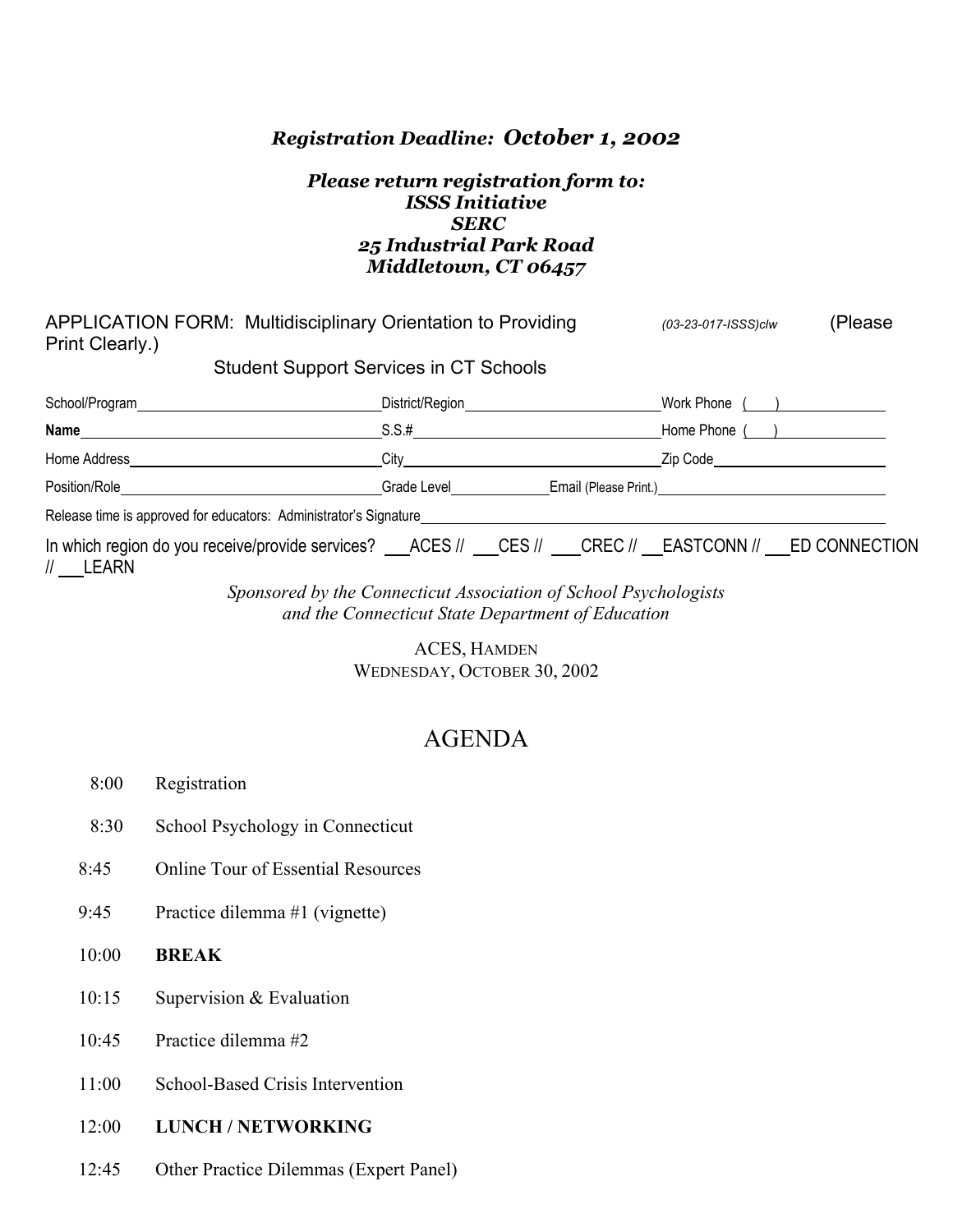1:30 Continuum of services

Intervention for students with complex behavioral needs (KidCare) Early intervention for at risk students Prevention programs for all students

- 2:50 Evaluation/Wrap-up
- 3:00 **CONCLUSION**

# New School Psychologist Orientation **Wednesday, October 30, 2002**

### **Application Form**

The Connecticut Association of School Psychologists (CASP), in collaboration with the State Department of Education, will offer an orientation program for new school psychologists at ACES in Hamden on Wednesday, October 30<sup>th.</sup> This will be a full day program, with lunch provided. Interns will be accepted on a space available basis. Applications must be received by Friday, October 11<sup>th</sup>.

| Name:                                                                                                                                     |                                       |  |
|-------------------------------------------------------------------------------------------------------------------------------------------|---------------------------------------|--|
| School District:<br><u> 1989 - Johann Harry Harry Harry Harry Harry Harry Harry Harry Harry Harry Harry Harry Harry Harry Harry Harry</u> | Business Phone:                       |  |
|                                                                                                                                           |                                       |  |
|                                                                                                                                           |                                       |  |
|                                                                                                                                           | Zip Code and the Contract of the Code |  |
| <b>Check One:</b>                                                                                                                         |                                       |  |
| First year school psychologist                                                                                                            |                                       |  |
| School psychology intern                                                                                                                  |                                       |  |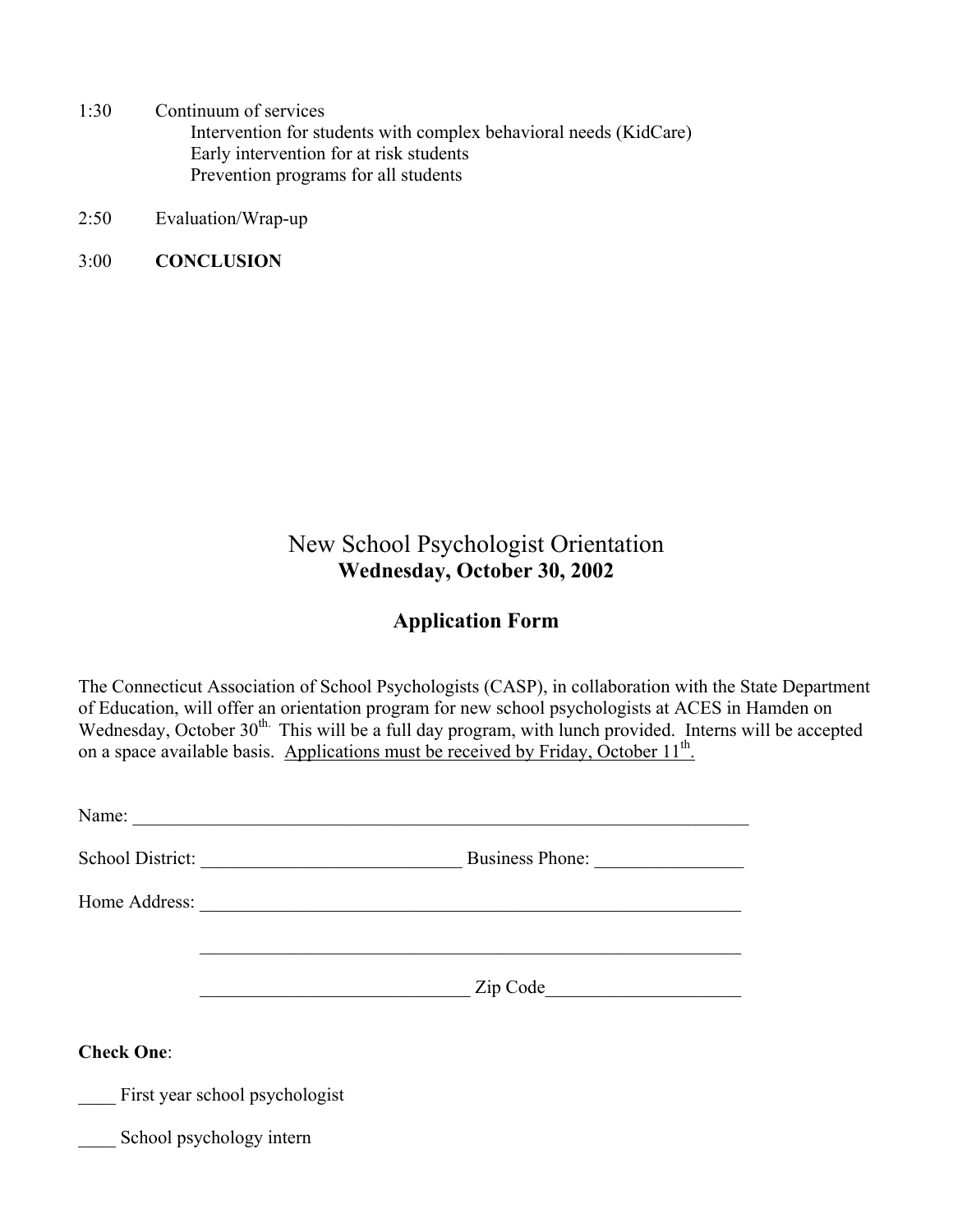Applicants will receive confirmation notices and additional information (directions, etc.) by October 25<sup>th</sup>. Please return this application form to:

Sabrina Bolton Bureau of Special Education and Pupil Services State Department of Education 25 Industrial Park Road Middletown, CT 06457 **Fax: (860) 807-2047** 

## Orientation for New School Social Workers

### ACES, Hamden November 20, 2002

## AGENDA

- 8:00 Registration
- 8:30 Welcome/Introductions
- 8:45 Roles & Functions of School Social Workers
- 9:30 Laws, Regulations, Guidelines & Resources—An Online Tour

#### 10:00 BREAK

- 10:15 Child Abuse Prevention & Reporting
- 11:00 Supervision and Evaluation of School Social Workers
- 11:15 Legal, Ethical, & Practical Dilemmas—Expert Panel
- 12:00 LUNCH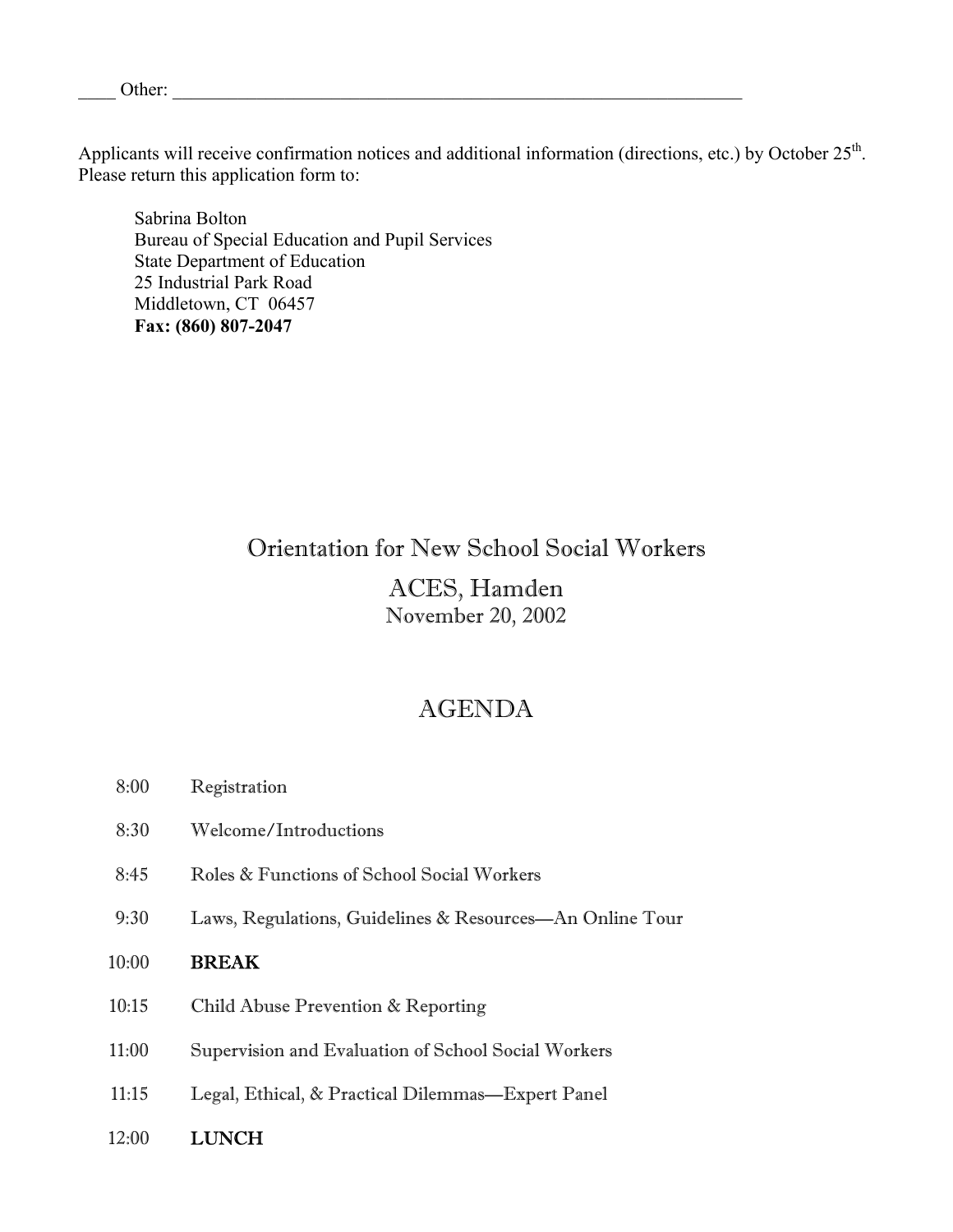- 1:00 School Social Work in Connecticut
- 1:15 Bio-Psychosocial Assessment in the Schools
- 2:50 Evaluation / Wrap-up
- 3:00 CONCLUSION

# Orientation for New School Social Workers Wednesday, November 20, 2002

### Application Form

The State Department of Education will present an orientation program for new school social workers at ACES in Hamden on Wednesday, November 20<sup>th</sup>. This will be a full day program. Interns will be accepted on a space available basis. Applications must be received by Friday, November 1st.

| School District:                | <b>Business Phone:</b> |  |
|---------------------------------|------------------------|--|
|                                 |                        |  |
|                                 |                        |  |
| <b>Check One:</b>               |                        |  |
| First year school social worker |                        |  |

\_\_\_\_ School social work intern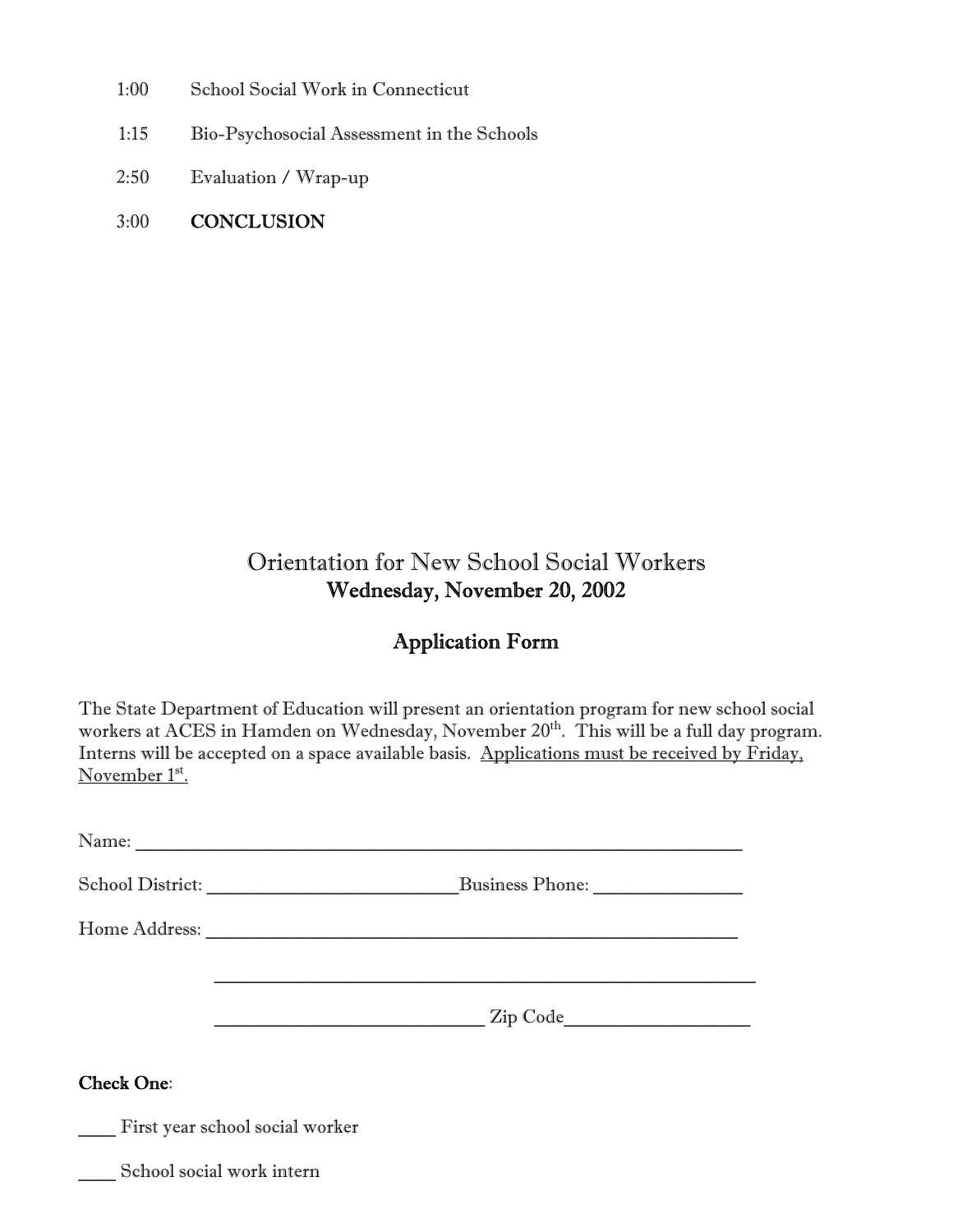Other:

Applicants will receive confirmation notices and additional information (directions, etc.) by November 15<sup>th</sup>. Please return this application form to:

Sabrina Bolton Bureau of Special Education and Pupil Services State Department of Education 25 Industrial Park Road Middletown, CT 06457 Fax: (860) 807-2047

### *TRANSITION CONTACT PERSONNEL IN SECONDARY PROGRAMS FOR STUDENTS WITH DISABILITIES 2002-2003*

| Name:      |      |
|------------|------|
| Position:  |      |
| School:    |      |
| Address:   |      |
|            |      |
|            |      |
| Telephone: | FAX: |
| Email:     |      |
| Name:      |      |
| Position:  |      |
| School:    |      |
| Address:   |      |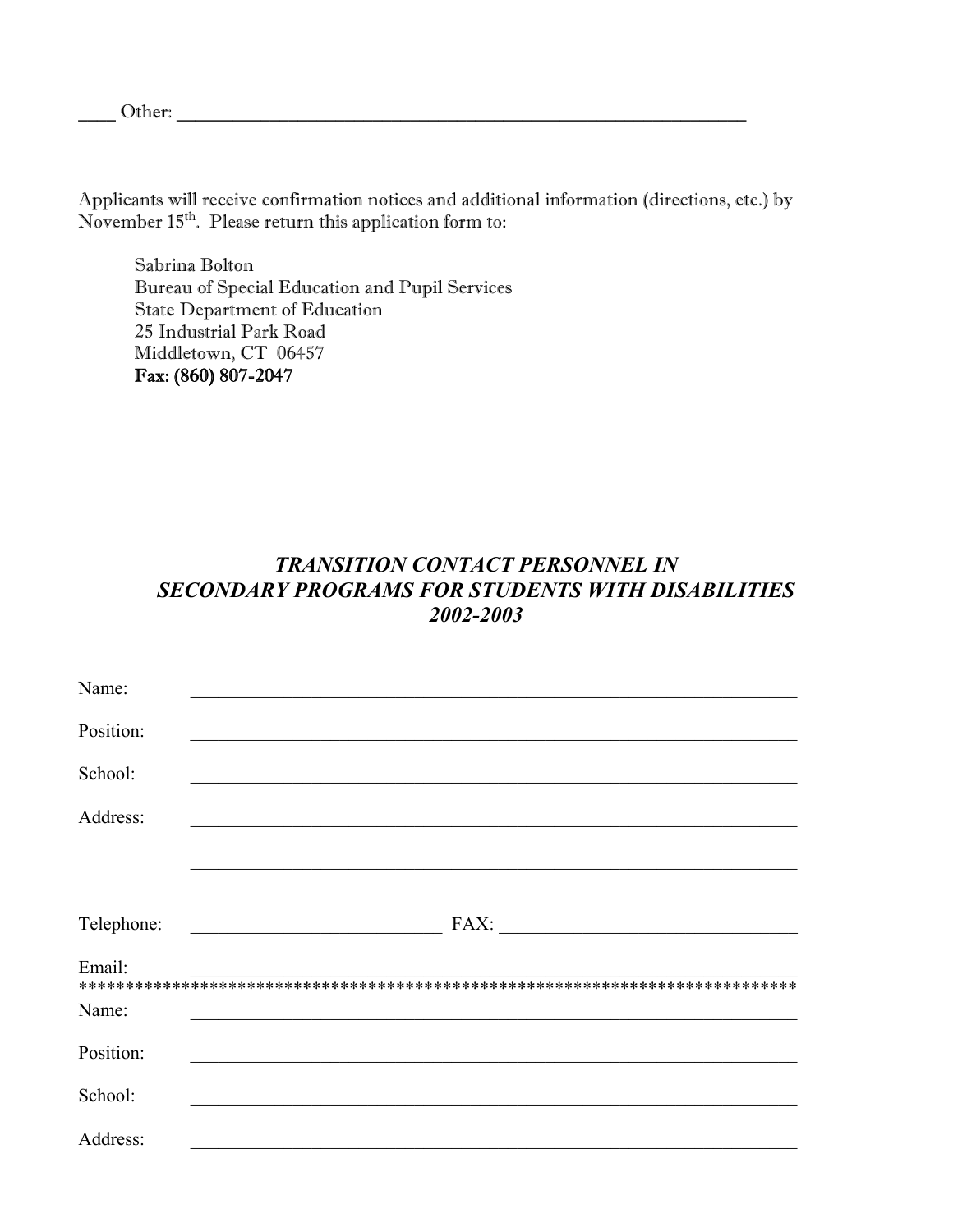| $T_{\alpha}$ 1<br>المحدد والمده<br>Telephone: | $\overline{\phantom{a}}$ |
|-----------------------------------------------|--------------------------|
|                                               |                          |

 $\mathcal{L}_\text{max} = \frac{1}{2} \sum_{i=1}^{n} \frac{1}{2} \sum_{i=1}^{n} \frac{1}{2} \sum_{i=1}^{n} \frac{1}{2} \sum_{i=1}^{n} \frac{1}{2} \sum_{i=1}^{n} \frac{1}{2} \sum_{i=1}^{n} \frac{1}{2} \sum_{i=1}^{n} \frac{1}{2} \sum_{i=1}^{n} \frac{1}{2} \sum_{i=1}^{n} \frac{1}{2} \sum_{i=1}^{n} \frac{1}{2} \sum_{i=1}^{n} \frac{1}{2} \sum_{i=1}^{n} \frac{1$ 

Email:

Please return no later than September 30, 2002 to:

Karen Halliday Department of Education 25 Industrial Park Rd. Middletown, CT 06457

or FAX at (860) 807-2047

## Workshop – Save the Date Healthy Outcomes for LGBQ Youth

The Connecticut State Department of Education, the Department of Public Health, and the Special Education Resource Center have partnered with the American Psychological Association as a pilot state for the Healthy Lesbian, Gay, Bisexual, and Questioning Students Project**.** This project is working to create and ensure a safe and nurturing school climate for Lesbian, Gay, Bisexual, and Questioning (LGBQ) youth while reducing risk behaviors so they can develop emotionally, physically, socially, and intellectually into healthy adults.

This workshop is designed for school mental health providers, including school counselors, school social workers, school nurses, and school psychologists, working with students in grades 9-12. This workshop will explore critical issues in promoting healthy growth and development and preventing health risks for LGBQ students. Participants will learn about the health and mental health considerations that put LGBQ students at risk including HIV, victimization, and stigmatization. Participants will also be introduced and trained in specific modules that provide research-based information and strategies for best addressing these issues. Additionally, there will be a discussion of policy implications, an overview of legal frameworks and case examples of effective policy. Each participant will receive a copy of a teacher's manual.

#### **Objectives:**

(1) to **increase the capacity** of professionals to provide health and mental health services specifically addressing the needs of LGBQ students; (2) to **encourage consistency** in the use of interventions and